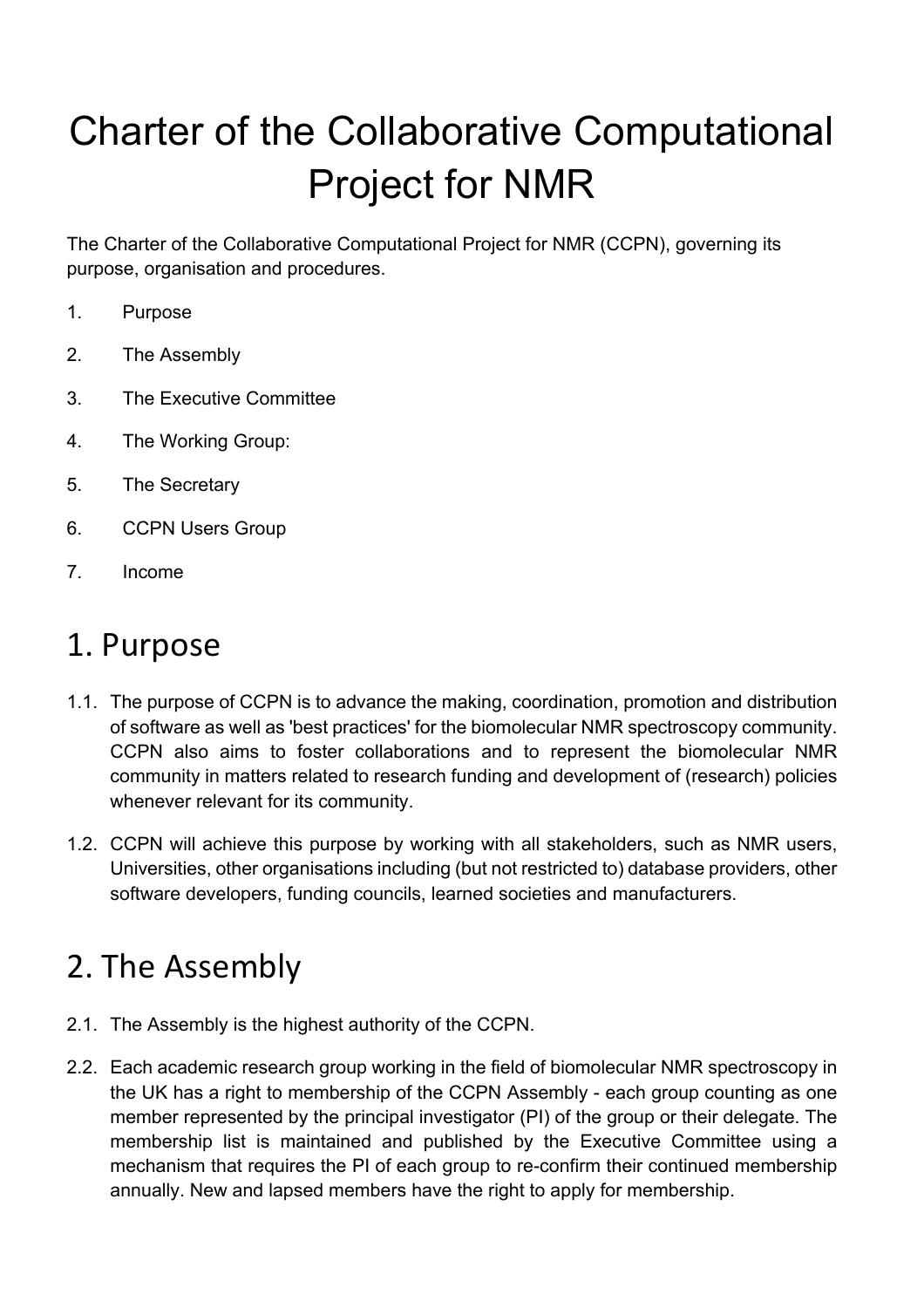- 2.3. Each member group has the right to be represented by one delegate at Assembly meetings. Members of the Executive Committee also have the right to participate as delegates.
- 2.4. The Assembly meets at least once every calendar year, with the general meeting typically scheduled to take place at the annual CCPN conference. Extraordinary meetings can be called at the request of a minimum of five existing Assembly members. Meetings may take place either in person or on-line. The agenda should be announced to the current members of the Assembly at least four weeks in advance.
- 2.5. The general meeting of the Assembly receives the reports and plans of the Executive Committee and the Working Group.
- 2.6. It is expected that decisions of the Assembly will be made by consensus, but any three delegates can call for a decision to be put to the vote. Elections to the Executive Committee are dealt with as set out in clause 2.7 and changes to the charter are dealt with as set out under clause 2.8. Other matters will be decided by a simple majority either at a general Assembly meeting, or in an electronic ballot of the members of the Assembly.
- 2.7. The Assembly elects a Chairperson and at least two additional members of the Executive Committee. Typically, having first sought nominations, the standing Executive Committee will propose the composition of the ongoing Executive Committee to the Assembly for approval. In the case that objections are received:
	- 2.7.1. The Secretary will put the Executive Committee's proposal to a vote by the Assembly at which a simple majority of those voting will determine the outcome.
	- 2.7.2. In the case that the proposal is rejected, the Secretary will i) determine the number of vacant posts to be equal to the number of Executive Committee members who have reached the end of their term, or who wish to resign; ii) seek formal nominations from the Assembly members; and iii) in the case of a contested election, organise a ballot of the Assembly members using the single transferable vote system with elimination transfers.
- 2.8. Proposed changes to the CCPN charter will be published to the Assembly by the Secretary for a period of at least four weeks, during which period members may propose amendments or objections to the changes. If no amendments or objections are received by the Secretary, the changes will be deemed to be accepted. If amendments or objections are received, the changes and amendments will be put to a vote:
- 2.8.1. either, at an Assembly meeting at which at least one third of the Assembly members are represented. Any changes will require the assent of the majority of the delegates present and those in favour must represent at least one third of the Assembly members. Members can appoint a proxy to vote on their behalf by advising the Secretary or Chairman of the Executive Committee in advance of the meeting and such proxy votes will count towards the quorum and majority requirements.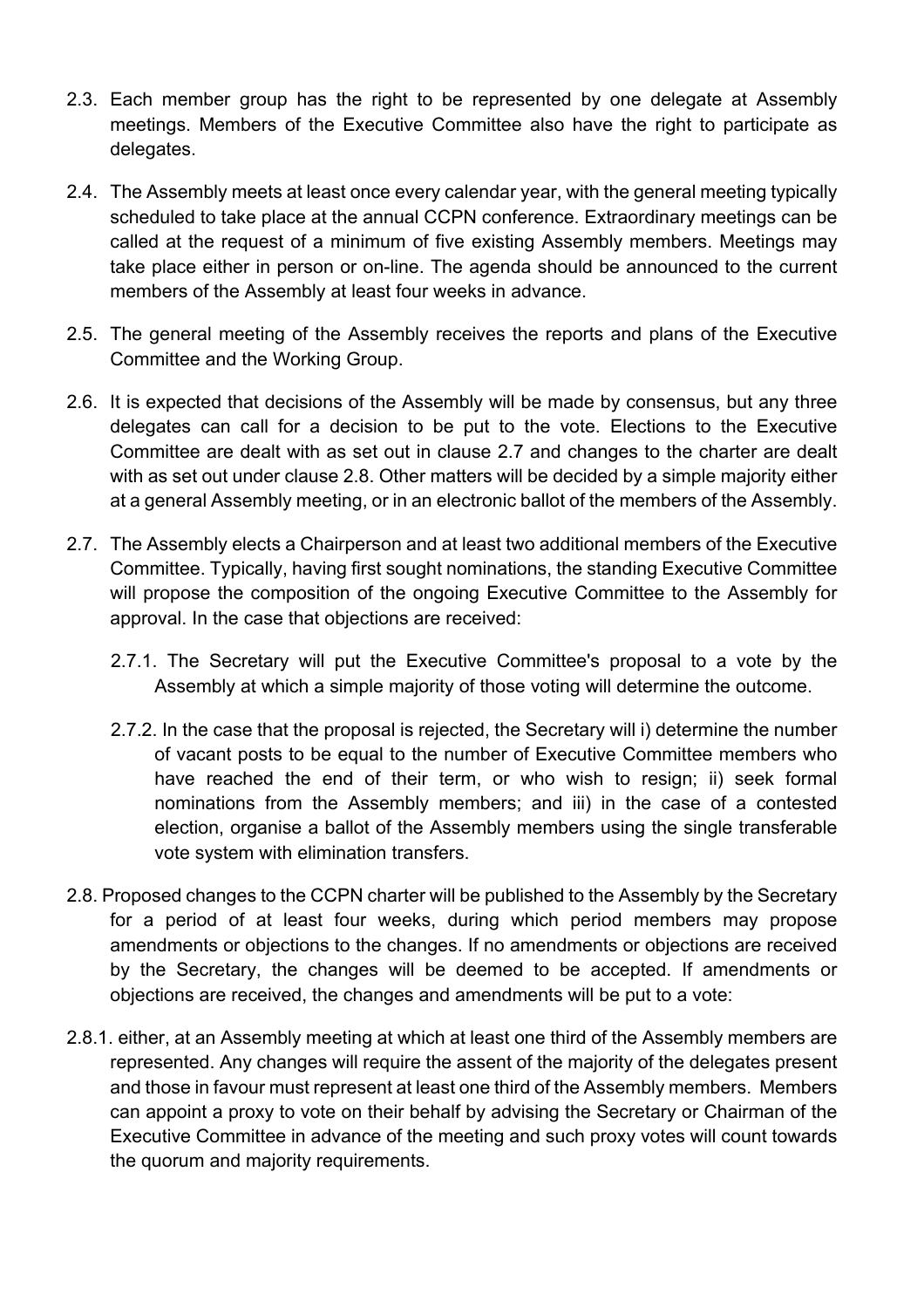2.8.2. or, via an electronic voting procedure, in which case the time frame for voting shall be restricted to two weeks. Each Assembly member will have one vote. Any changes will require the assent of the majority of the members who vote and those in favour must represent at least one third of the Assembly members.

#### 3. The Executive Committee

- 3.1. The Executive Committee consists of: the principal applicant of the CCPN grant who serves as convenor of the Executive Committee and chair of the Working Group, at least three additional members elected by the Assembly, and the Secretary of the CCPN. The Executive Committee may co-opt additional members to represent e.g. early career researchers, industry representatives, or research funders.
- 3.2. The Chairperson of the Executive Committee will be elected by the Assembly from amongst the members of the Executive Committee who are elected by the Assembly.
- 3.3. The functions of the Executive Committee are:
	- a. To decide on financial matters as required.
	- b. To assist with preparation and submission of grant applications.
	- c. To interact with and respond to approaches from outside organisations.
	- d. To assist with interviewing of new staff as required.
	- e. To liaise with the relevant research funders.
	- f. To oversee the activities and review the membership of the Working Group.
- 3.4. The Executive Committee will meet at least once a year either in person or via a teleconference.
- 3.5. With the exception of the principal applicant of the CCPN grant and the Secretary, membership of the Executive Committee shall be for a fixed three year term. Committee members may serve consecutive terms.
- 3.6. The Executive Committee can institute advisory committees to consult on specific topics. The membership and mandate of the advisory committees is decided by the Executive Committee.

## 4. The Working Group

Most of the work of the CCPN will be carried out by the Working Group acting on authority delegated to it by the Assembly and the Executive Committee. The Working Group will be chaired by the principal applicant on the grant, but otherwise membership and operation of the Working Group will be decided by the Working Group itself, subject to review by the Executive Committee.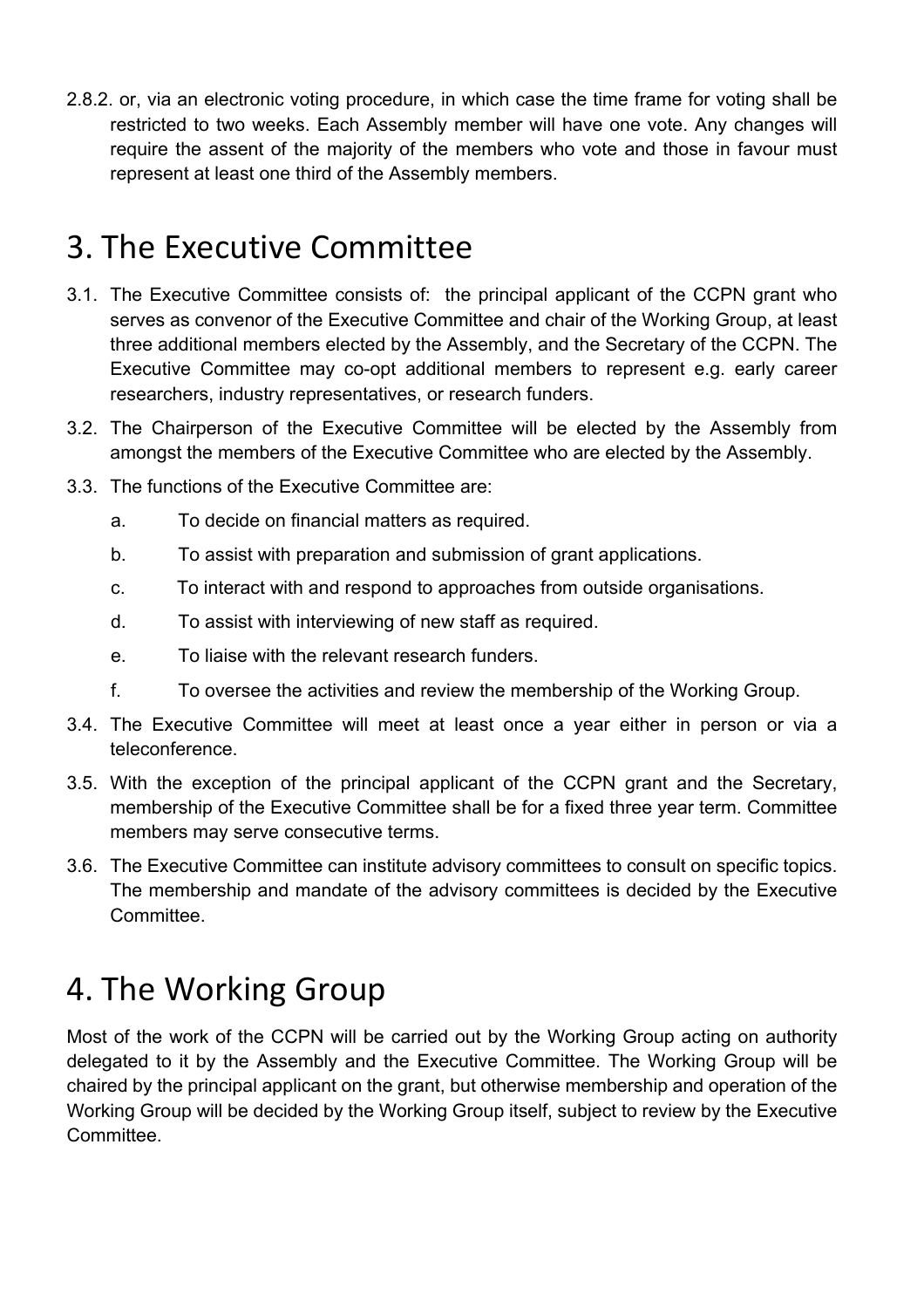## 5. The Secretary

- 5.1. The Secretary of CCPN will assist the Executive Committee and the Working Group in all relevant matters. The Secretary is responsible for:
	- a. Administration of CCPN within the format described above.
	- b. Coordination of the activities of CCPN, including dissemination of relevant information to the Assembly.
- 5.2. When the Secretary is a member of the Working group, they will be responsible to the Chairperson of the Working group for the implementation of Working Group decisions and to the Executive Committee on all other matters.

## 6. CCPN Users Group

CCPN will distribute software written within CCPN or contributed by third parties to members of the CCPN Users Group. Membership is free to academic and non-profit organisations. Forprofit corporations may be asked to make an annual donation and/or pay a software usage fee to become a member of the CCPN Users Group and have access to the software and meetings. Membership of the CCPN Users Group may be required for participation in CCPNarranged meetings.

### 7. Income

- 7.1. Income accrued to the CCPN must be spent by the CCPN in accordance with the purpose of the organisation.
- 7.2. Income derived from for-profit organisations, including Industrial Sponsor and software usage fees (the "Industry Fund"), may be used for specific developments, such as new tools, features or materials, at the request of and to the benefit of all users, including but not restricted to the requesting Industrial Sponsor. Any of these outcomes will become freely available to the benefit of the full CCPN Users Group. Industrial Sponsors may be charged additional fees to purchase additional services.
- 7.3. CCPN meeting fees will firstly be used to meet the full costs of meetings, workshops, training events, etc., and, in particular, to subsidise the costs of attendance by PhD students and post-docs. Any residual funds left after meeting these costs may be used towards other costs of the CCPN, including staff costs.
- 7.4. The Industry Fund can be allocated towards any measures that advance the project, such as, but not restricted to, travel, equipment, student stipends, or staff costs including those for administrative support for the project. In particular, the financial management of the project, the organisation of the CCPN conferences and meetings of the executive committee and advisory panel may require the assistance of such administrative staff.
- 7.5. All activities funded from external income are overseen and approved by the Executive Committee.